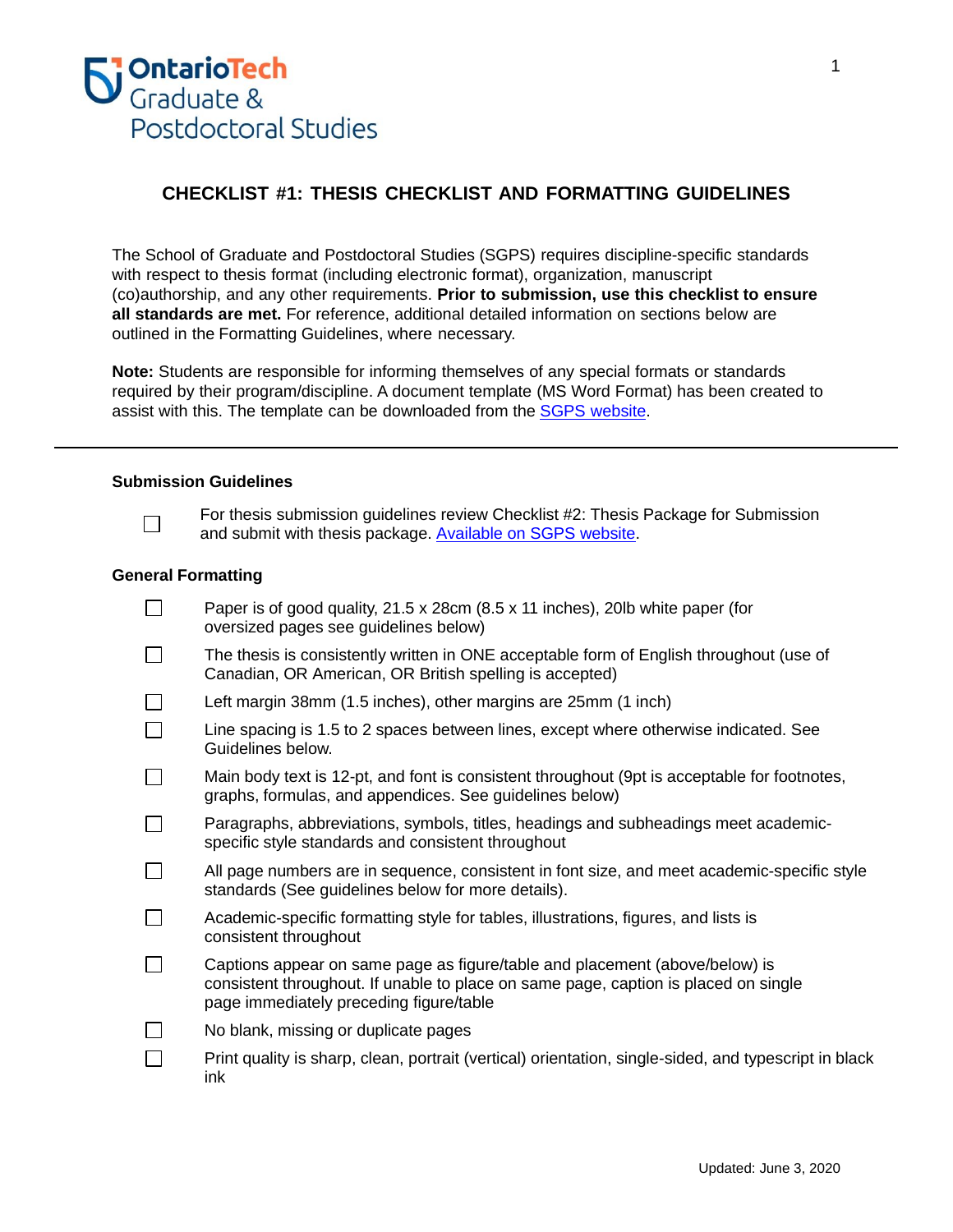

# **Title Page and Preliminary Pages**

- Title page (i), Thesis Examination Information page (ii), copyright agreement П etc. are all present and in standard format. See Thesis document template for more details.
- $\Box$ The universal copyright symbol is included on the title page
- $\Box$ Thesis title and student name is consistent on the first three pages
- $\Box$ Date on thesis title page is consistent with when thesis and/or revisions were approved
- Page numbers: lower case Roman numerals, centered on bottom page. No page number on  $\Box$ title page. Beginning with (ii) following the title page on Thesis Examination Information page.

#### **Abstract**

- Abstract adheres to the thesis template (does not exceed 150 words for Master's Thesis,  $\Box$ or 350 words for PhD)
- Abstract is on a single-page and provides a summary of the thesis, including problem,  $\Box$ research methodology, main results, and general conclusions
- $\Box$ Abstract does not include graphs, charts, illustrations, tables or references
- $\Box$ Line spacing is the same as body of thesis
- $\Box$ A list of relevant keywords is provided at the end of the Abstract
- $\Box$ Page is numbered in lower case Roman numerals, centered on bottom of page

#### **Table of Contents**

- П Table of contents is complete, accurate and double-spaced between the title and first entry
- $\Box$ Line spacing of 1.5 or 2.0 should be maintained between entries
- Page numbers and wording match and are consistent with text, headings, and subheadings
- Chapter titles and subheadings should be in 12-point font
- Headings and/or subheadings are consistent in placement levels, font size, style and  $\Box$ format. Individual entries are single-spaced
- $\Box$ Entries that exceed one line should be single-spaced
- $\Box$ If more than one thesis volume, each volume must have its own table of contents

#### **Body of Text, Standard Format**

- $\Box$ General introduction, discussion, and conclusion chapters included in thesis
- Page numbers start at 1 on the first page of the main body, in the upper right П corner, lower right, or bottom center (although bottom center is preferred)
- No interlineations, crossing out of words/letters, strikeouts, and/or correction liquid used in П document
- $\Box$ Headings and subheadings are not hanging on bottom of page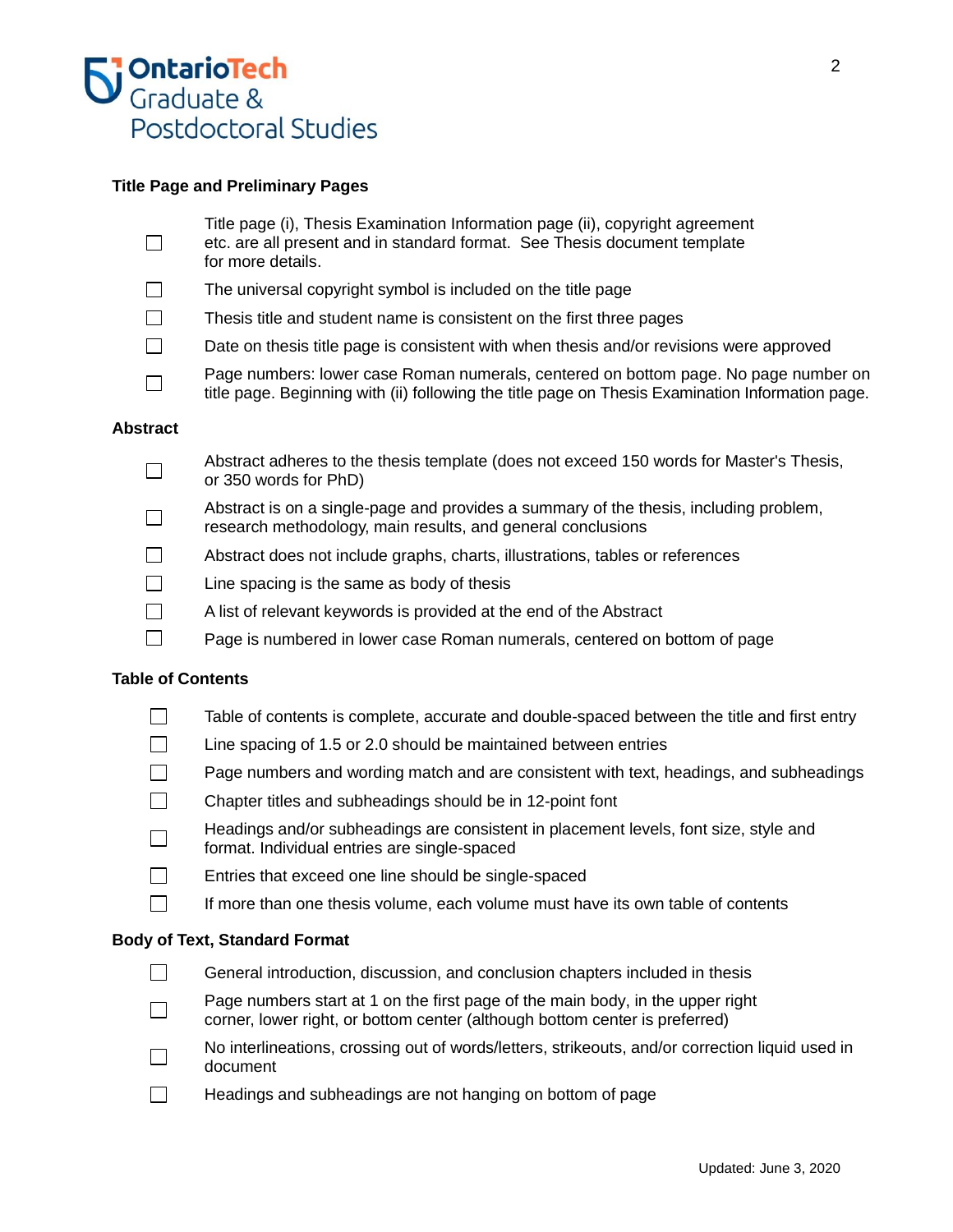|                                                    | <b>S' OntarioTech</b><br><b>S</b> ' Graduate &                                                                                | 3 |  |  |  |  |
|----------------------------------------------------|-------------------------------------------------------------------------------------------------------------------------------|---|--|--|--|--|
|                                                    | Postdoctoral Studies                                                                                                          |   |  |  |  |  |
|                                                    | Titles and subheadings are consistent in style, format, font size, placement and maintained<br>throughout                     |   |  |  |  |  |
|                                                    | Illustrative material is clear, crisp, easy to read, and appears in text, not at end of<br>chapters                           |   |  |  |  |  |
|                                                    | Photographs are black and white, matte or semi-matte finish (for colour or other issues see<br>Guidelines)                    |   |  |  |  |  |
| <b>Endnotes and Reference List or Bibliography</b> |                                                                                                                               |   |  |  |  |  |
|                                                    | Format consistent with discipline practice, font size consistent with main body of text                                       |   |  |  |  |  |
|                                                    | Reference list or bibliography must include all items referred to in text, even where reference<br>lists appear with chapters |   |  |  |  |  |
|                                                    | Individual entries in reference list or bibliography may be single spaced, 1.5 or 2 lines<br>required between entries         |   |  |  |  |  |
|                                                    | <b>Figures and Tables</b>                                                                                                     |   |  |  |  |  |
|                                                    | Pages numbered consecutively with text; page numbers consistent in placement and format                                       |   |  |  |  |  |
|                                                    | All figures and tables are to be listed at the beginning of the thesis, except those<br>appearing in the appendices           |   |  |  |  |  |
|                                                    | Font size may be smaller than text but must be legible at scale of reproduction (not less than<br>9pt)                        |   |  |  |  |  |
|                                                    | Caption must appear on same page as figure/table and should be placed consistently<br>above or below figure/table             |   |  |  |  |  |
|                                                    | If caption cannot fit onto page, place it on a single page immediately preceding figure/table                                 |   |  |  |  |  |
|                                                    | Figures may be in color or grey-scale, as appropriate to the subject matter                                                   |   |  |  |  |  |
|                                                    | Appendices or other supplementary material                                                                                    |   |  |  |  |  |
|                                                    | Numbered or lettered in sequence, listed in table of contents with title                                                      |   |  |  |  |  |

- Copyright permission letters, data tables, analytical procedures, source codes  $\Box$ (if applicable)
- Ethics approval letters (if applicable)  $\Box$
- Glossary (if applicable) $\Box$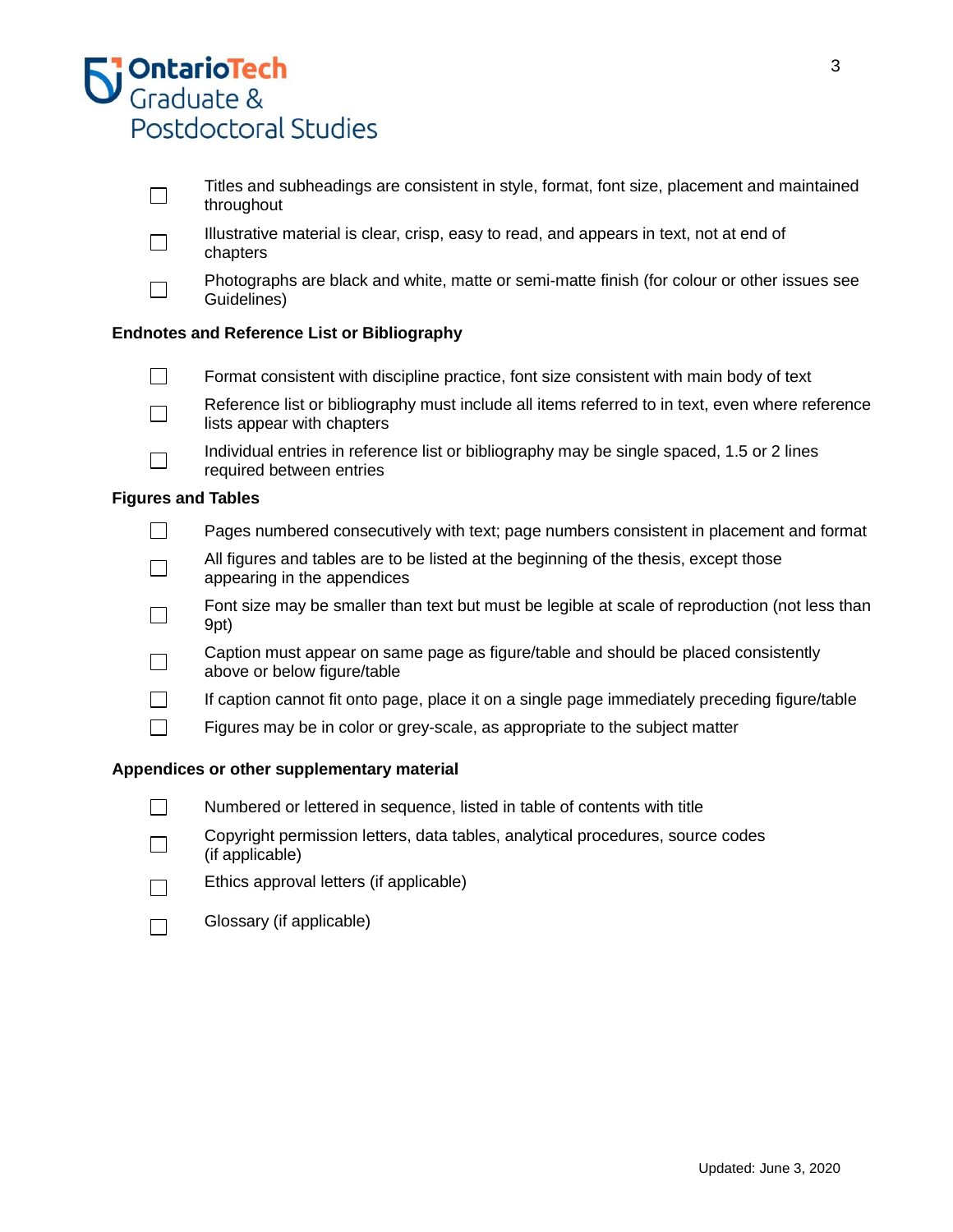

### **Formatting Guidelines**

In order to prepare a complete, legible and well-organized thesis document, students are advised to follow the minimal style and format requirements described below (and outlined in checklist #1). If these requirements are not met, theses may be rejected when submitted for binding. Programs and disciplines may have other more specific guidelines for thesis preparation and students must consult with their research supervisor(s) for further direction.

# **Style for headings, subheadings, references, figures, tables, spelling, punctuation, and bibliographic citations:**

The candidate must follow a standard style that is appropriate for the discipline and has been approved by the supervisor(s). This style should be followed consistently throughout the thesis. Style manuals are available in the Ontario Tech University Library and resources are listed at the end of this section. The most current edition of the Publication Manual of the American Psychological Association is recommended by the Library as the standard model for Science and Engineering programs.

#### **Oversized pages:**

It is better to avoid using charts, graphs, maps, and tables that are larger than the standard page size because oversized pages complicate the process of microfiching. If oversized pages are used, they should be carefully folded into the manuscript. The fold must not extend to the full width of the page in case the binder trims the edges and the foldout is destroyed. The fold must be at least 25mm (1 inch) from the right edge of the page.

#### **Margins:**

Because of the requirements of binding, the left hand margin should be at least 38 mm (1.5 inches) from the left- hand edge of the paper and there should be a margin of at least 25 mm (1 inch) on the top, bottom and right edges.

#### **Line spacing:**

All textual material must be printed with 1.5 - 2 spaces between lines. The only exception to this requirement are references, bibliographies and indented long quotations, which may be single-spaced.

#### **Print quality:**

The thesis must be printed in black ink on 20lb white paper and the typescript must be sharp and clean. Figures may be in color or grey-scale, as appropriate to the subject matter. Printing should be laser printer or letter quality. All duplication costs are borne by the student.

#### **Page numbering:**

It is the responsibility of the student to ensure that all pages are present, in sequence, and correctly numbered. With the exception of the title page, each page in the thesis must be numbered.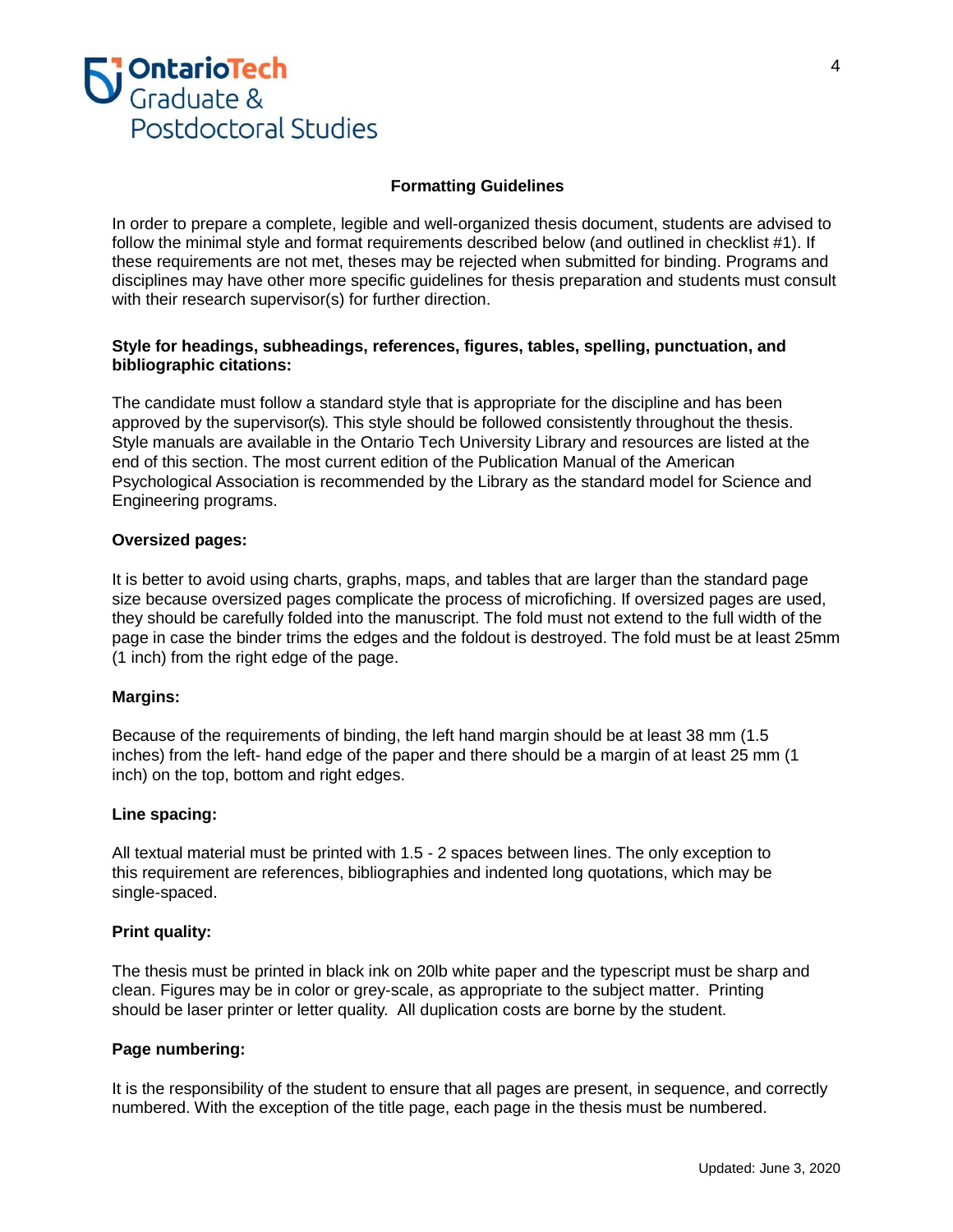

Minimum font size for page numbering is 10-point and must be consistent throughout the text. There must be no missing, blank or duplicate pages. Specific page number formats, where applicable, are indicated below:

- The pages of preliminary material (acknowledgment, table of contents, etc.) must be numbered with small Roman numerals (i, ii, iii) placed in the centre of the page, not less than 12.5 mm (.5 inch) from the bottom edge.
- The main body of the thesis, starting with the first page of the Introduction or Chapter One as page 1, must be numbered with Arabic numerals (1, 2, 3). The page numbers in the main body of the text may appear in the upper right corner, lower right or bottom centre, although bottom centre is preferred.
- Page number placement should be consistent throughout the text, although it is acceptable for the first page of every major section or chapter to be numbered at the bottom centre of the page regardless of the number placement on other pages. Page numbers must be at least 0.5 inches (1.3 cm) from the top or bottom of the page and 1 inch (2.5 cm) from the right to avoid being cut off during binding.
- For page numbering of illustrative material see section below.

# **Landscaped Pages:**

If a table/figure is too wide for an 81/2 x 11 page, the landscape orientation should be used. The table number and title should be placed at the binding side (left-hand side). The page numbering should follow the format of the thesis.

#### **Illustrative material:**

Illustrative material should appear in the text, not at the end of chapters. All illustrative material, from ink drawings to printed maps, charts and graphs to photographs must be clear, crisp and easy to read. Explanations or captions of figures and tables may appear beneath the figures and tables to which they refer or they may face them. In the latter case, captions appear on a separate page facing the figures, etc. to which they refer, and the front of this page is left blank, except for the page number. Facing pages must be numbered as any other page, so that all pages are numbered consecutively. Page numbers should be placed following the conventions used for the main text. Remember to reverse the margins for these caption pages so that the bound edge (right-hand side) has a margin of at least 38 mm (1.5 inches).

#### **Photographs:**

Black and white photographs with a matte or semi-matte finish are recommended. Colour photographs do not reproduce as well. In those cases where digital photos cannot be copied directly onto paper, photographic prints should be mounted using one of two methods; dry mount or double-sided adhesive. Picture corners and cellophane tape should NOT be used. In either case, the photograph must be permanently fixed within the thesis. The negative may also be reproduced onto 8 1/2" X 11" (or the metric equivalent) photographic paper. Xeroxed photographs and slides are not acceptable. If photographic paper is used for illustrative materials, numbers may be placed on the reverse side, if necessary, in black ink.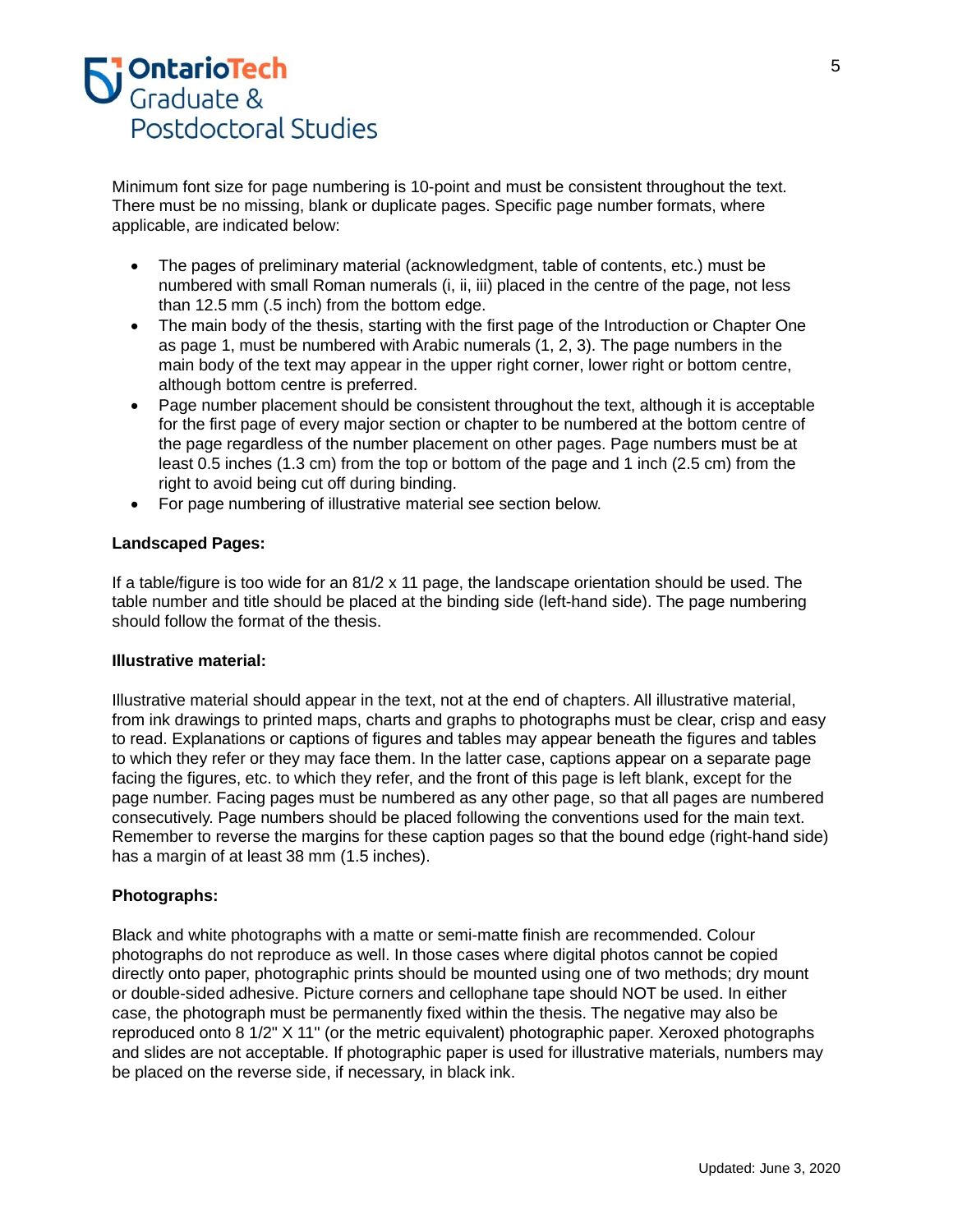

#### **Footnotes:**

Students are advised to consult with their supervisor(s) regarding the form and location of footnotes and the presentation of references and bibliography. A scholarly style consistent with discipline practice should be chosen and used consistently throughout the entire list. The preferred location for footnotes is either at the bottom of the page or at the end of the chapters to which they refer. The font size used for both the superscripts and the corresponding text should be the same as that used in the main body of the text (10-point minimum).

#### **Preliminary pages**

# *Title Page*

Graduate theses completed at Ontario Tech University must include a standard title page. Please use the required template to prepare the title page for your thesis.

The International Copyright Notice including the copyright symbol ©, followed by the candidate's name and the year in which the thesis is approved, must appear at the bottom of the title page.

There is no page number written on this page, but it is considered to be page one (i).

In very rare cases where the thesis requires more than one volume, each volume must have its own title page. The title pages of the two volumes differ only by the presence of the words "Volume I" and "Volume II" on the respective title pages. In addition, when appendices are bound in a separate volume, the duplicate title page should add the word "Appendices" just below the title of the thesis.

#### *Thesis Examination Information Page*

The thesis examination information appears in the thesis as page ii. This page identifies the members of the students' examining committee; it is not signed.

The original signed certificate of approval will be retained in the student's file by the School of Graduate and Postdoctoral Studies.

#### *Abstract and Keywords*

The abstract occupies a single page and provides a summary of the thesis outlining the problem, methods of investigation, main results and general conclusions. The abstract must give enough information about the thesis to allow a potential reader to decide whether or not to consult the complete work. It should not include graphs, charts, illustrations, tables or references.

The abstract of a master's thesis must not exceed 150 words, while the abstract of a doctoral thesis may be up to 350 words. **These guidelines will be strictly enforced**.

The abstract should have the same line spacing as the text of the body of the thesis. At the end of the Abstract should appear a list of keywords. Librarians use these keywords when assigning subject headings and index terms as part of the Cataloguing Record. The candidate selects the terms that will help others get access to his/her work.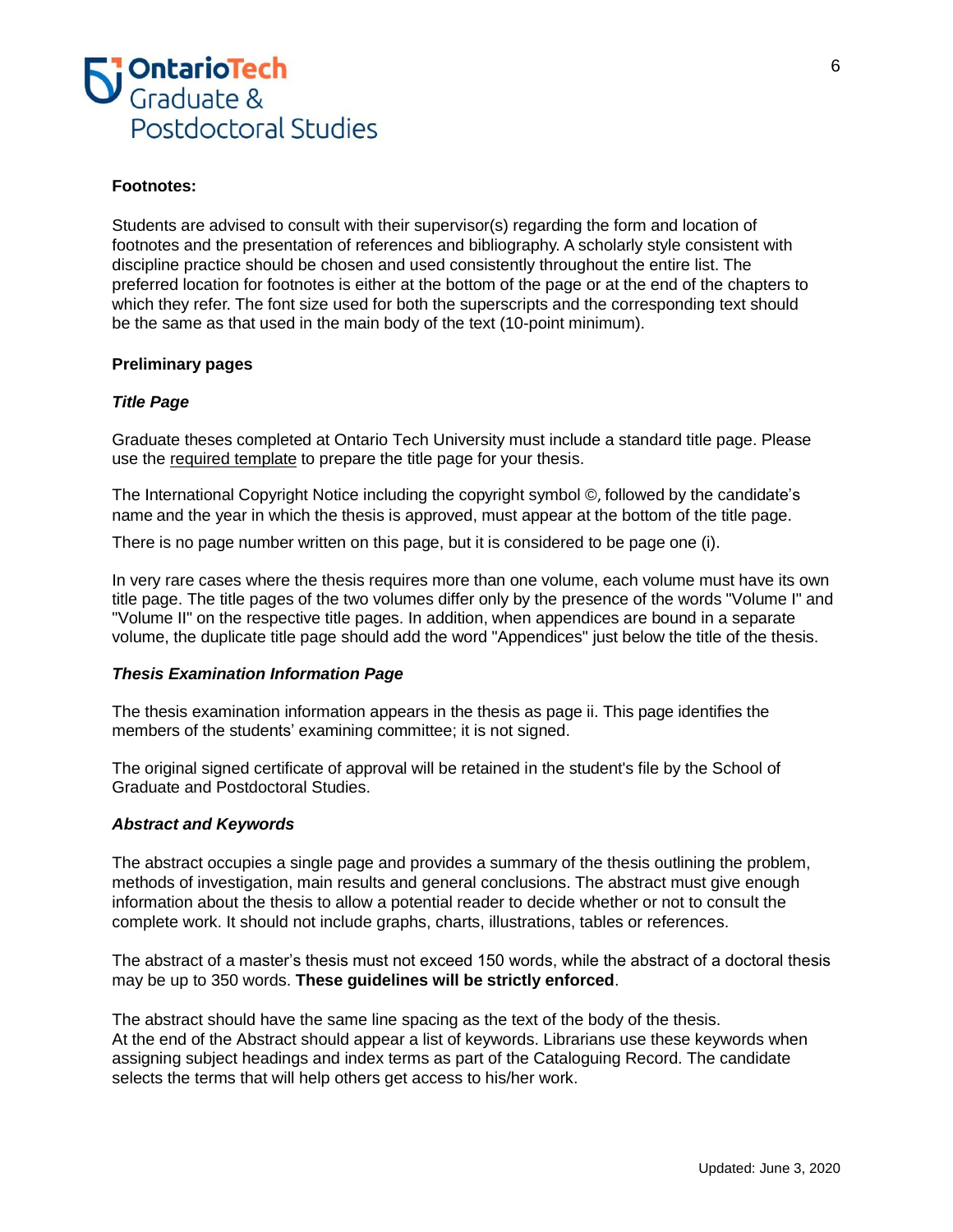

# *The Co-Authorship Statement (where applicable)*

In the case where a thesis includes papers co-authored by the candidate and others, the thesis must state explicitly who contributed to such work and the nature and extent of this contribution. The supervisor(s) must attest to the accuracy of such statements about co-authorship at the oral examination.

#### *Acknowledgments (where applicable)*

This is a brief acknowledgment of assistance given to the candidate's research and writing. The content and format of this page are up to the student.

### *Figures and Tables:*

The format of tables, figures, etc., must follow one style consistently. The student's supervisor(s) should be consulted for advice on the most appropriate style for the discipline. The figure/table number must appear on both the figure/table and the page carrying the description of the figure.

Sources of any figures or tables not original to the thesis must be cited; in some cases copyright permission may be necessary.

Landscape or portrait orientation is acceptable, although the page itself must appear in portrait (vertical) orientation. Margin width and page number placement should be consistent with the rest of text.

### **Supplementary material:**

If a thesis contains accompanying material such as CD-ROMs, videotapes or audiotapes, etc., which are an essential part of the thesis, the items should be included in the thesis. The following statement is included in the thesis by the Library when it is sent to the National Library: "The accompanying material is available upon request from the Ontario Tech University's Library." The material will then have to be copied at the expense of the party requesting the document. This statement is then included in the National Library cataloguing of the thesis.

#### **Two-volume thesis (not applicable to electronic thesis submissions):**

A thesis submitted with a thickness greater than 3 inches requires a two-volume thesis format. Binding costs will be per volume. The title page, author's declaration page and abstract must be in the first volume. Volume 1 must have a table of contents and a list of tables and a list of figures, etc., for the entire thesis. Each additional volume must contain a duplicate of the title page of the first volume (with the volume number indicated on each title page). Each additional volume must contain a table of contents, a list of tables and a list of figures, etc., to cover the portion of work found in that particular volume. The page numbering of the body of the thesis must flow consecutively from one volume to the next.

# **Endnotes/Reference List/Bibliography**

The thesis must contain a complete reference list or bibliography, citing all the literature and other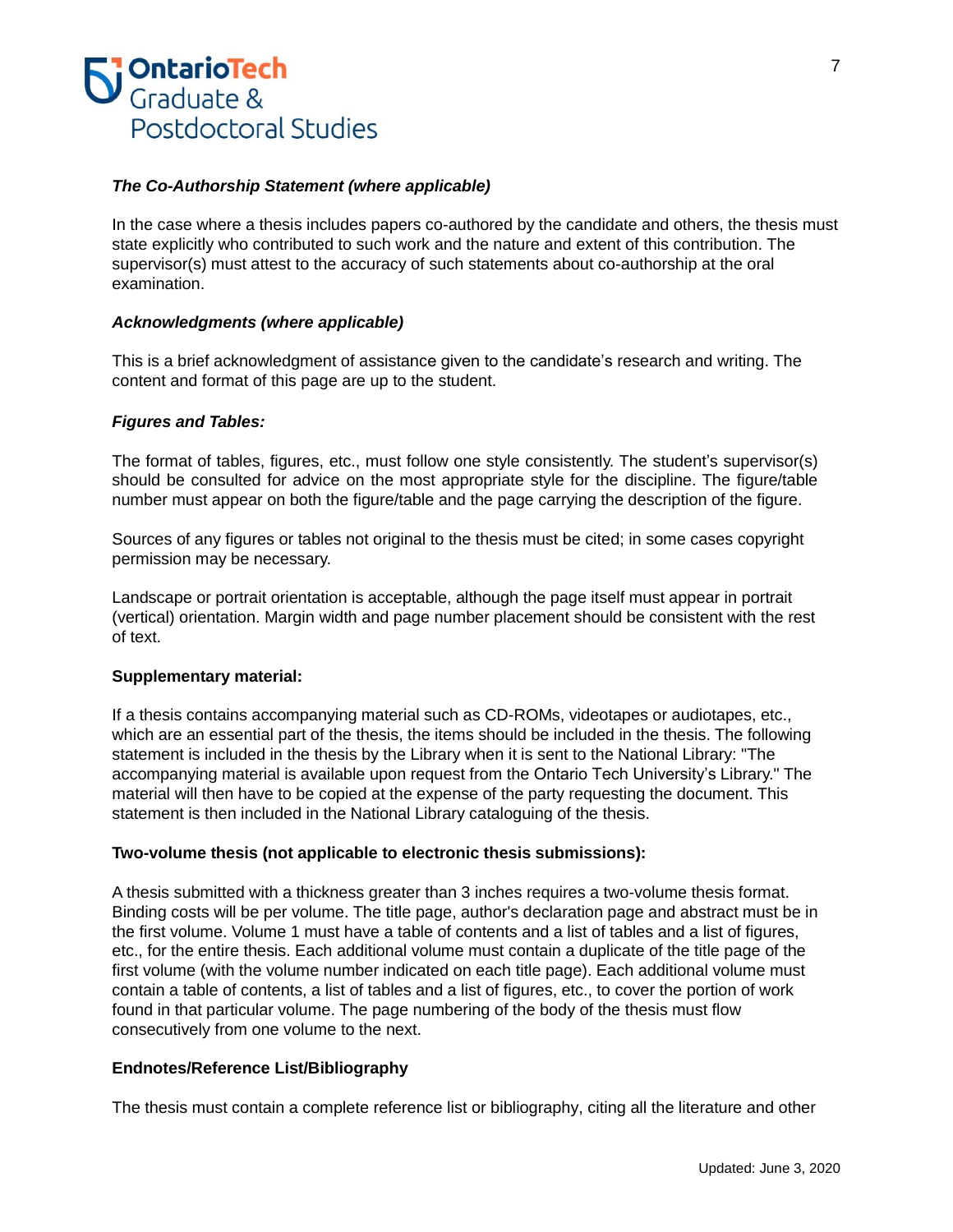

sources referred to in the thesis, including websites.

Format and placement of reference citations should be consistent throughout the thesis, and should conform to a scholarly style consistent with discipline practice. All cited references must be listed at the end of the thesis. References cited in the appendices should appear in the bibliography or reference list. All references should be typed single spaced, with 1.5-2 lines between each entry. The general form of the reference and the method of abbreviating names of periodicals should be the same as that used in the appropriate Journal recommended by the Faculty.

Endnotes, if used, are placed first. The bibliography or reference list may go either before or after appendices or other supplementary material, whichever is normal for the discipline.

# **Glossary** (if applicable)

The glossary is a list of difficult, technical or foreign terms with definitions or translations. These are listed alphabetically.

#### **Suggested style manuals:**

For questions not answered in either these guidelines or in the style manual employed, students are urged to consult their research supervisors. Style manuals which may be used in the preparation of a thesis are available in the Library. Students must be guided by their supervisor(s)/supervisory committees in the selection of a style appropriate for the discipline.

The following resources in the library may be of assistance:

| <b>Current official style manuals in Library</b>    | <b>Ontario Tech</b>         | <b>Notes</b> |
|-----------------------------------------------------|-----------------------------|--------------|
| or free online                                      | Library-created             |              |
|                                                     | guide                       |              |
| Publication manual of the American Psychological    | Library's APA               |              |
| Association (6th ed). (2010). Washington: American  | <b>Citation Style</b>       |              |
| Psychological Association.                          | guide - based on            |              |
| [Catalogue link]                                    | current 6 <sup>th</sup> ed. |              |
| MLA handbook (8th ed.). (2016). New York: Modern    | Library's MLA               |              |
| Language Association.                               | <b>Citation Style</b>       |              |
| [Catalogue link]                                    | guide - based on            |              |
|                                                     | current 8 <sup>th</sup> ed. |              |
| The Chicago manual of style (17th ed). (2017).      |                             |              |
| Chicago: University of Chicago Press.               |                             |              |
| [On order]                                          |                             |              |
|                                                     |                             |              |
| The Chicago manual of style (16th ed.) (2010).      |                             |              |
| Chicago: University of Chicago Press.               |                             |              |
| [Catalogue link]                                    |                             |              |
|                                                     |                             |              |
| Turabian, Kate. (2018). A manual for writers of     |                             |              |
| research papers, theses, and dissertations: Chicago |                             |              |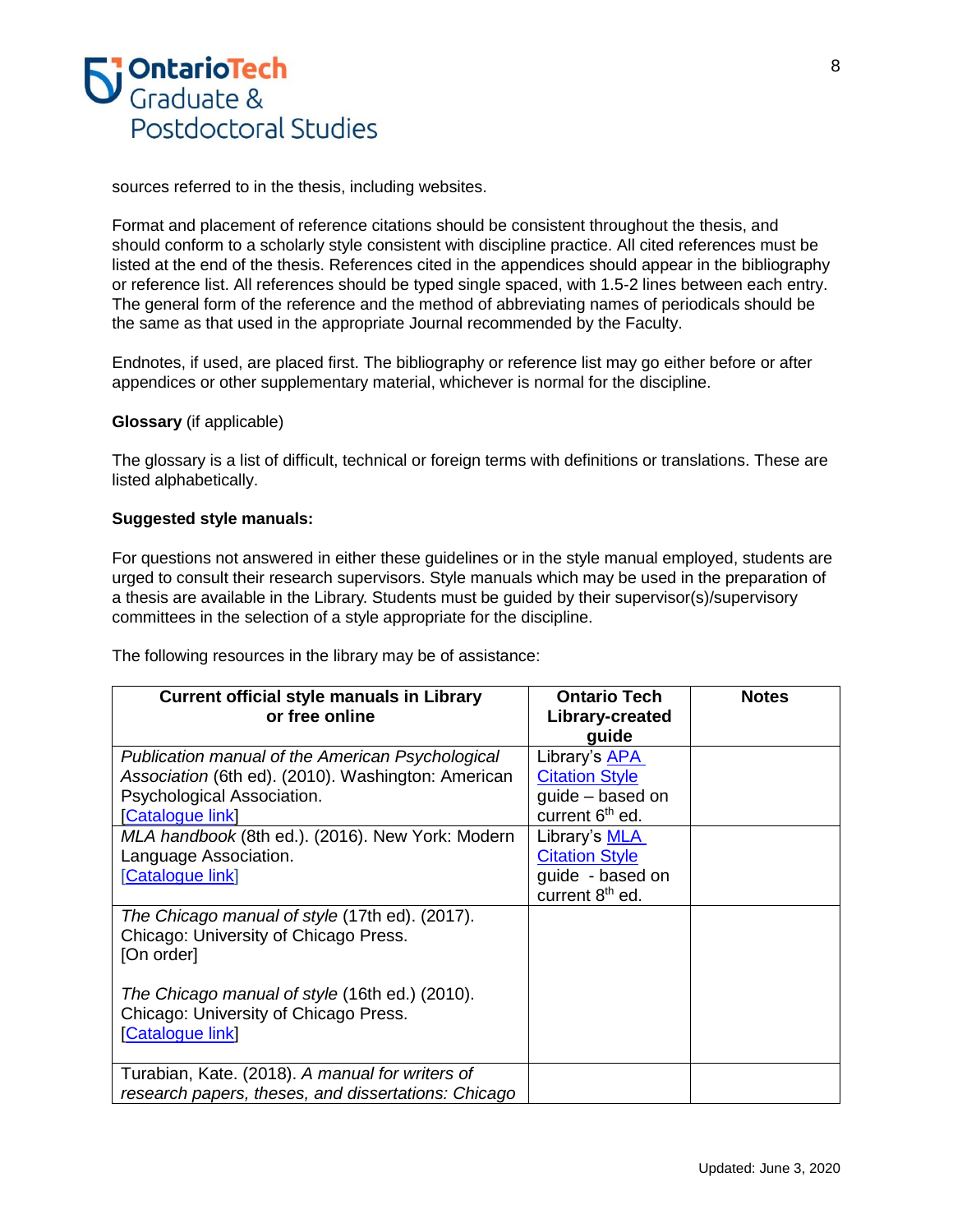| Style for students and researchers (9th ed.).<br>Chicago: University of Chicago Press.<br>[On order]<br>Turabian, Kate. (2013). A manual for writers of<br>research papers, theses, and dissertations: Chicago<br>Style for students and researchers (8th ed.).<br>Chicago: University of Chicago Press, 2013.<br>[Catalogue link] |                                                                              |                                            |
|------------------------------------------------------------------------------------------------------------------------------------------------------------------------------------------------------------------------------------------------------------------------------------------------------------------------------------|------------------------------------------------------------------------------|--------------------------------------------|
| Canadian guide to uniform legal citation (McGill<br>guide) (9th ed.). (2018). Toronto: Thomson Reuters<br>Canada.<br>[Catalogue link]                                                                                                                                                                                              | Library's Legal<br><b>Citation (McGill)</b><br>guide - based on<br>$8th$ ed. |                                            |
| IEEE editorial style manual. (2016). Retrieved from<br>http://ieeeauthorcenter.ieee.org/wp-<br>content/uploads/IEEE_Style_Manual.pdf                                                                                                                                                                                               | Library's <b>IEEE</b><br><b>Citation Style</b><br>guide.                     | Only available<br>online.                  |
| ASME. Guide to conference publications: Citations<br>and references. Retrieved from<br>https://www.asme.org/shop/proceedings/conference-<br>publications/references                                                                                                                                                                |                                                                              | Only available<br>online.                  |
| ASME. ASME journals digital submission tool<br>guidelines and information. Retrieved from<br>https://www.asme.org/shop/journals/information-for-<br>authors/journal-guidelines/references                                                                                                                                          |                                                                              |                                            |
| Michener Institute. Vancouver style reference guide.<br>Retrieved from<br>https://michener.ca/students/library/referencing-<br>writing-help/vancouverstyle/                                                                                                                                                                        |                                                                              | A common style<br>for medical<br>journals. |

# **Use of Copyrighted Material:**

Under the Copyright Act, students may include a reasonable extract of another person's work in the thesis. If more than a reasonable extract is quoted, the student must obtain written permission from the copyright holder(s) to include the material with the thesis. If the thesis contains a chapter(s) which the student published as a journal article(s) or part of a book, written permission must be obtained from the copyright holder(s) (i.e. publisher(s)).

If part of the thesis or dissertation was written in conjunction with another author(s), the student must include a statement from the co-author(s) permitting its inclusion in the thesis.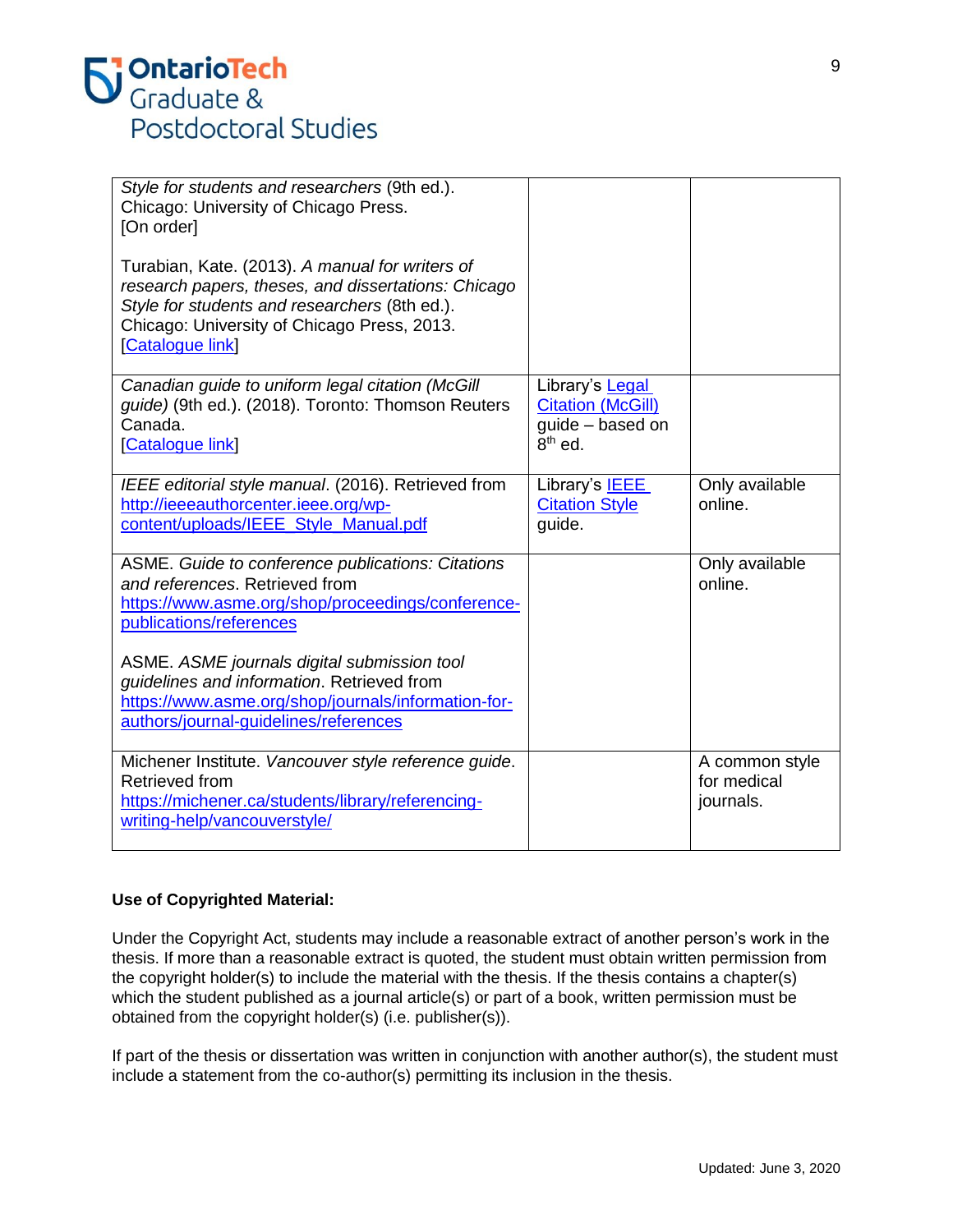

The permission letters should not only allow inclusion of the material in the thesis but should specify the use made of the thesis by the National Library of Canada as worded in the Non-Exclusive Licence to Reproduce Theses. The letters of copyright permission should be located in a separate appendix.

In addition, the student must ensure that the universal copyright notice © appears on the title page of the thesis.

Students are strongly advised to contact copyrighted source(s) early in the thesis preparation, as it may take some time to acquire written permission to use others' work or own work published in a journal.

A sample letter is provided on the following page.